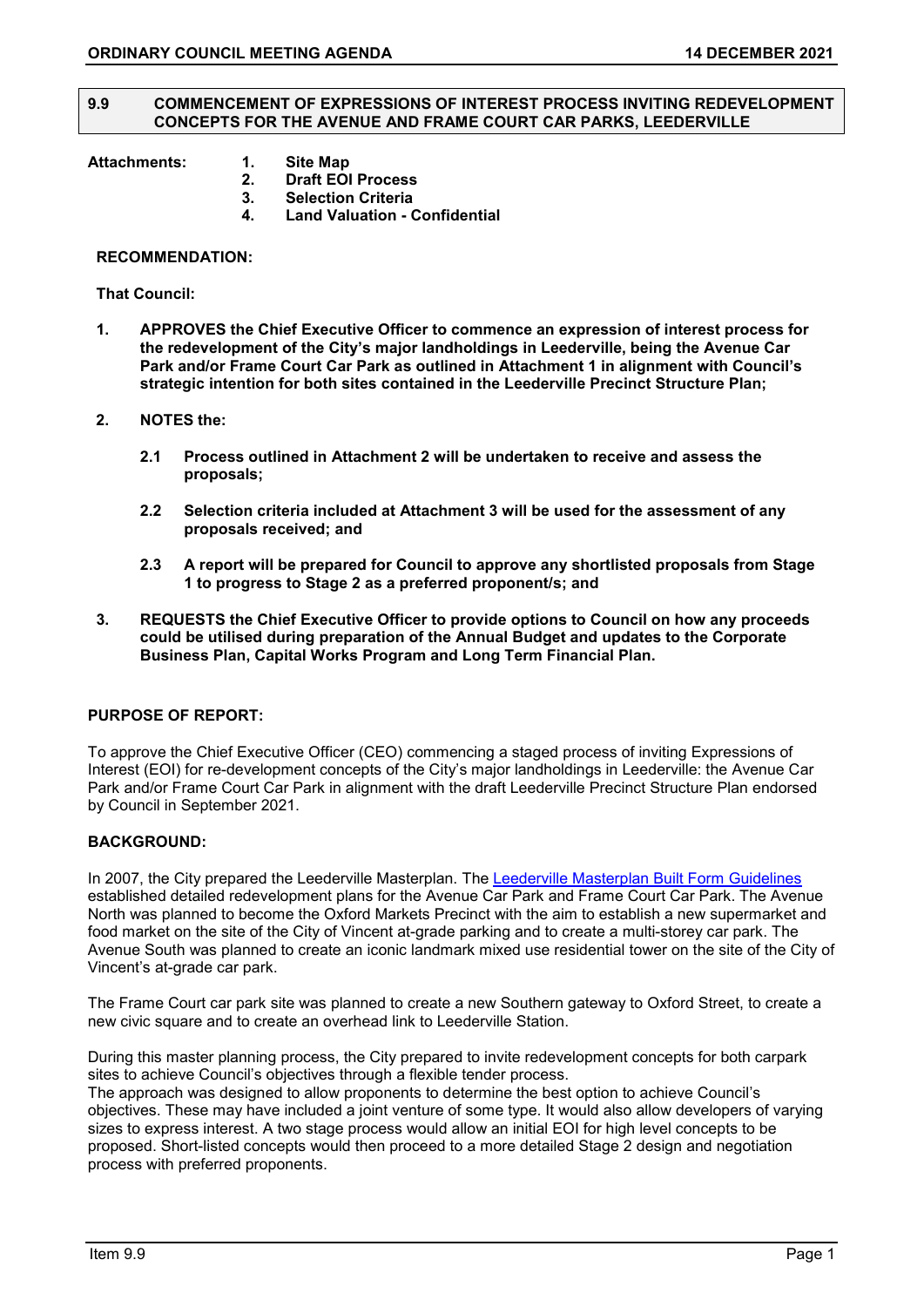Colliers International was engaged by the City to prepare the [Leederville Masterplan Development](https://www.vincent.wa.gov.au/Profiles/vincent/Assets/ClientData/Documents/Develop_Build/Future_Vincent/Colliers_Presentation.pdf)  [Proposition and Marketing](https://www.vincent.wa.gov.au/Profiles/vincent/Assets/ClientData/Documents/Develop_Build/Future_Vincent/Colliers_Presentation.pdf) for the two car park sites. The EOI process did not proceed at this time but in March 2012 the City hosted a [Business Forum](https://www.vincent.wa.gov.au/Profiles/vincent/Assets/ClientData/Documents/Develop_Build/Future_Vincent/Business_Forum_14_March_2012.pdf) to engage on the potential redevelopment opportunities in the Masterplan area.

Leederville is identified as being a Secondary Centre in accordance with the Western Australian Planning Commission's (WAPC) State Planning Policy 4.2 – Activity Centres for Perth and Peel (SPP 4.2). SPP 4.2 sets out the requirements for Activity Centre Structure Plans.

At its meeting on 14 March 2012, Council resolved to prepare a Structure Plan and commenced preconsultation to determine the issues, opportunities and constraints that may exist. Council considered these outcomes at its meeting on 12 February 2013.

Imagine Vincent and the City's Strategic Community Plan (SCP) articulates the community's vision and aspirations for the future. The comments received as part of Imagine Vincent in 2018 reiterated the need for a more considered approach to planning for the future development of Vincent and its centres, such as Leederville.

The LPSP was subject to significant research and public consultation prior to being drafted. To build on the SCP and understand how to relate the six priorities to Leederville, the City launched 'Design Leederville' in late 2019.

Step 1 was to understand the Leederville Precinct from a technical perspective through desktop research and site visits, culminating in a detailed SWOT Analysis.

Step 2 was to consult with the community and key stakeholders on the future of the Leederville Precinct and to see if the detail SWOT Analysis matched with community personal experiences and knowledge. This provided further context, history and information about the current use of the precinct.

Based on the results of this work a draft LPSP was developed, which was then subject to community consultations in mid-2021. At its meeting on 14 September 2021, Council recommended that that WAPC approve the LPSP subject to modifications resulting from community consultation.

Under the LPSP the Avenue Car Park and Frame Court Car Park would be zoned Mixed Use R-AC0 and are earmarked as Key Development Sites. The LPSP provides further guidance for the two landholdings as follows:

# Avenue Car Park

The site is suitable for large-scale, sustainable, mixed-use development including multi-deck parking that provides public car parking opportunities. This location is easily accessed from the primary road network and is in close proximity to the key activity generators in the Leederville Precinct, and the high quality pedestrian connections to those destinations.

Subject to business case analysis prepared by the City or a third party, the priority outcome for this multideck car park would be to integrate it within a mixed use development, or to construct it to a standard that is capable of future additional development. An additional key priority is the potential immediate and long-term revenue opportunities for the City, through car parking arrangements.

The following is to be considered in the redevelopment of the site:

- Exemplary sustainable development; and
- Provision of public and consolidated car parking.

The Avenue Car Park is situated within the Cityscape precinct, which is described as:

- A place with mixed uses that complement each other.
- The location for long-term development outcomes.
- The place where landmark development shapes the Leederville skyline.
- Designed to encourage public transport usage.
- A showcase for sustainability and reuse.
- A higher density mixed-use and residential area.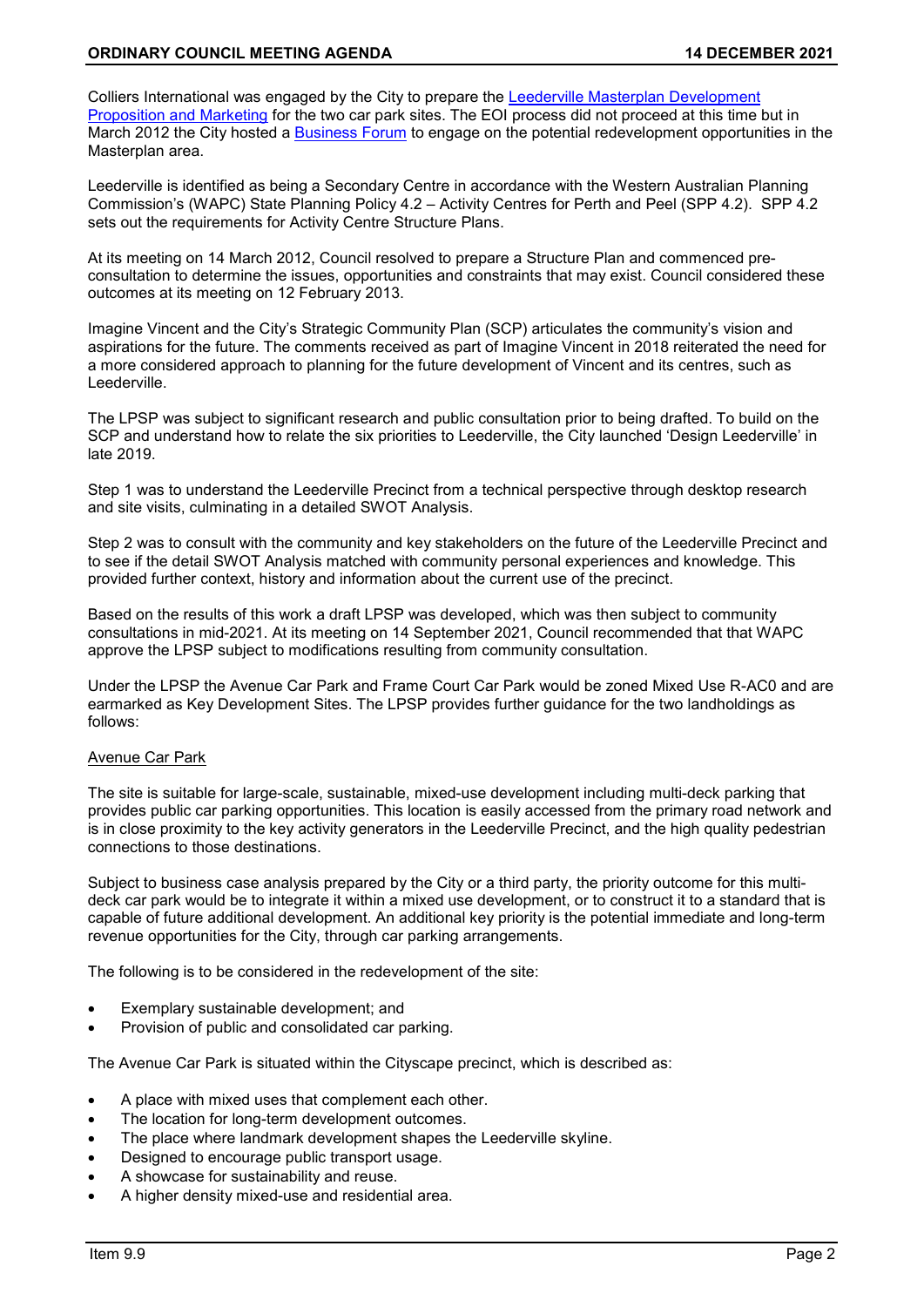• A key contributor to the success of the Village.

This identifies an acceptable height standard of 18 storeys, which could increase to a maximum height of 23 storeys subject to bonus criteria being met.

## Frame Court Car Park

The site is suitable for large-scale, sustainable, mixed-use development including diversity of housing options for any residential component. This location is easily accessed from public transport and the core activity and employment area of Leederville.

Subject to business case analysis, the priority outcome for this site would be a mixed use development, including affordable housing, which addresses the adjoining pedestrian link and vehicle access from Frame Court.

The following is to be considered in the redevelopment of the site:

- Affordable housing;
- Pedestrian and cycling connection through and around the site; and
- Consideration of the relocation of civic uses such as the library or other active community uses.

The Frame Court Car Park is situated within the Urban Frame Type A precinct, which is described as:

- A medium to large-scale residential (Urban Frame Type B) and mixed use area (Urban Frame Types A and C).
- Carefully designed to avoid impacts on existing neighbours.
- An attractive and safe entry point to the core of Leederville for pedestrian, cyclists and vehicles.
- Well-landscaped with lots of shade, green spaces and places to relax.

This identifies an acceptable height standard of 10 storeys, which could increase to a maximum height of 14 storeys subject to bonus criteria being met.

The LPSP is required to be approved by the WAPC before it becomes operational.

## **DETAILS:**

Due to the progression of the LPSP and change in market conditions, developer interest in large parcels of Leederville is likely to increase. Instead of dealing with proposals if and when they arise, Administration recommends commencing a public EOI process for the City's two major landholdings in Leederville, the Frame Court and Avenue Car Parks as shown in **Attachment 1**.

This EOI process would provide for major development companies to put forward concept ideas that align with the City's strategic plans and vision. The proposed process is outlined in **Attachment 2**.

Criteria for EOIs in alignment with the Leederville Precinct Structure Plan and Strategic Community Plan are included at **Attachment 3**.

A market valuation has been undertaken for the sites and is included at confidential **Attachment 4**.

In considering any EOI proposals, a 'Value for Money' assessment would consider any up-front income as well as ongoing income from car parking, rates and lease fees.

The Avenue and Frame Court Car Parks are the City's two largest revenue generating car parks. On average, the two car parks currently raise approximately \$1.2 million each year in ticket purchases and an additional \$93,000 in fines.

# **Market Conditions**

The market valuation for both sites at confidential Attachment 4 by McGees property provides the following commentary on the Leederville property market.

# **Local Leederville Residential Market**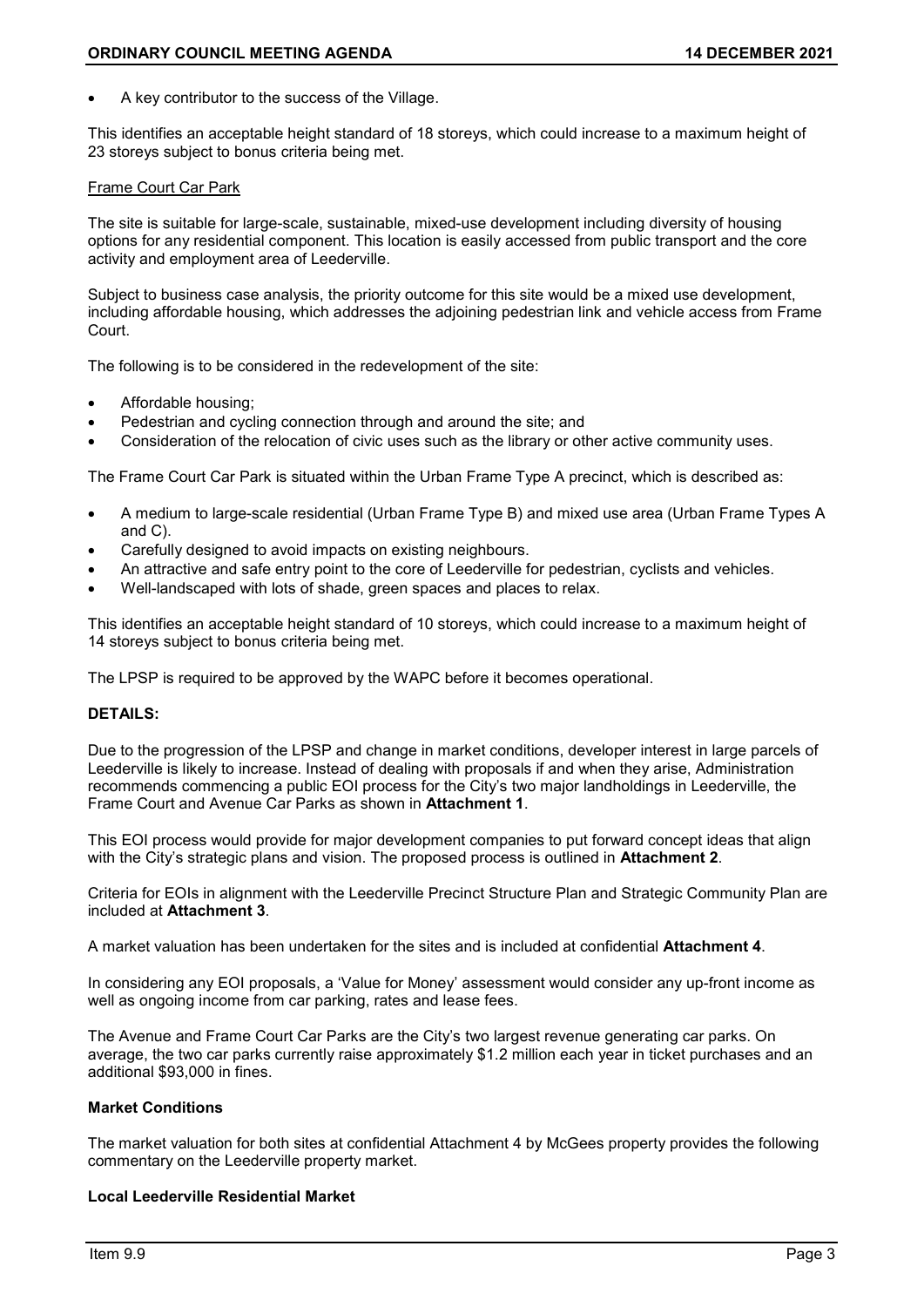"In the June 2021 quarter, the Leederville median house price remained unchanged from the previous 12 months to sit at \$880,000.

In the June 2021 quarter, the Leederville median unit price increased by 2.2 percent from the previous 12 months to sit at \$475,000.

As at September 2021, we would argue that the market for residential properties within the immediate suburb of Leederville was considered to be buoyant."

## **Suburban Commercial Land Market**

"The Perth suburban commercial land market plateaued in 2014 after a period of moderate growth, with the subdued market conditions having continued from 2015 to 2020.

The Perth suburban commercial land market in the current low interest rate and COVID-19 environment improved in the second half of 2020 and into 2021.

The Perth suburban commercial land market has been significantly impacted by the weak office and retail rental markets which have rendered various sites across the metropolitan area as unfeasible for commercial development.

Nevertheless, highly exposed sites in strategic locations mixed use sites continue to attract good interest.

Demand for commercial and mixed use zoned land within Leederville also improved in the second half of 2020 and into 2021."

## **CONSULTATION/ADVERTISING:**

The initial request for EOIs would be managed by an external property consultant as well as being advertised by way of:

- Notice on the City's website;
- Publication on the City's noticeboards;
- Publication in a Statewide newspaper; and
- Social media posts.

# **LEGAL/POLICY:**

Administration will comply with the requirements of S3.59. S3.59(2) which states that 'a local government is to prepare a business plan', and invite and consider public submissions on that business plan before it enters into a major land transaction or enters into a land transaction that is preparatory to entry into a major land transaction. The business plan can be prepared by the City's consultants on behalf of the City or by the City itself. During the advertisement of the business plan, submissions or entirely new proposals may be received.

The City has not commenced the process under s3.59.

If a major land transaction is being considered as a result of the EOIs then a business plan would be developed that is informed by the responses that are received through the EOI process and would be consulted on with the community prior to Council considering whether or not to prepare to or enter into a major land transition.

# **RISK MANAGEMENT IMPLICATIONS**

Low: It is low risk for Council to approve inviting EOI for its Leederville landholdings. The City has complete control over whether to continue or cease this process at any point.

# **STRATEGIC IMPLICATIONS:**

This proposal is in keeping with the City's *Strategic Community Plan 2018-2028*: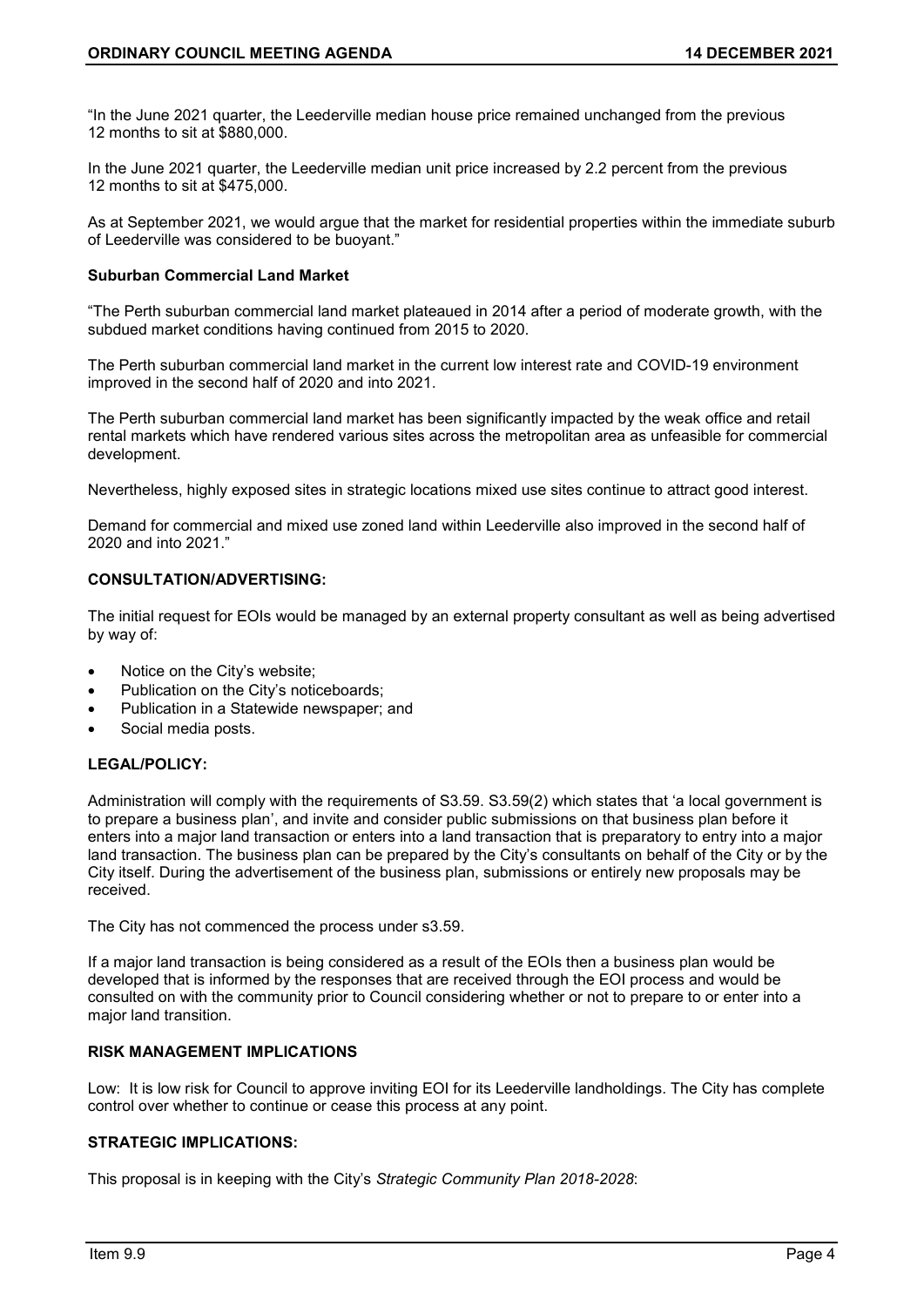## Innovative and Accountable

*Our resources and assets are planned and managed in an efficient and sustainable manner.*

# **SUSTAINABILITY IMPLICATIONS:**

This does not contribute to any environmental sustainability outcomes. This action/activity is environmentally neutral.

Included in the criteria are references to environmental sustainability but, until they have been realised through a successful submission, they will not have any measurable effect.

## **PUBLIC HEALTH IMPLICATIONS:**

This does not contribute to any public health outcomes in the *City's Public Health Plan 2020-2025.*

The criteria include public health outcomes such as alternative transport usage, however, these would not take effect unless they were delivered by a successful submitter.

# **FINANCIAL/BUDGET IMPLICATIONS:**

Administration would seek Council approval to meet the costs of engaging external property and commercial expertise to support the EOI process where these costs cannot be met within existing operational consultancy budgets.

Redevelopment concepts for these car park sites would have significant financial implications for the City and detailed analysis and assessment of any proposals would be provided to Council during the process outlined in **Attachment 2**.

The land valuation for these sites is contained in confidential **Attachment 4**.

## **COMMENTS:**

A benefit of opening up an EOI process would be to allow Council to determine the timing and staging of the development of the car park sites – and to facilitate the construction of a multistorey carpark to meet the demands of the Town Centre.

It would allow the City to receive development concepts which would address key public realm and infrastructure issues (particularly transport, traffic and car parking) and ensure any preferred concepts were progressed in line with the Leederville Precinct Structure Plan.

This is the optimum time to commence an EOI process for several reasons:

- Council has now set the strategic objectives for both these sites in the recently endorsed Leederville Precinct Structure Plan;
- Extensive community engagement and consultation was undertaken through-out the development of LPSP including with the business community to confirm the redevelopment objectives for both sites;
- Local businesses are keen to see the construction of a multi-storey car park in Leederville;
- Council has provided strong support for high quality mixed use development through the endorsement of the Local Development Plan for 40 Frame Court adjacent to the Frame Court Car Park;
- The Avenue Car Park and Frame Court car park are at capacity particularly since the opening of the ABN building on Vincent Street;
- The residential property market in Leederville is buoyant;
- Demand for commercial and mixed use zoned land within Leederville improved in the second half of 2020 and into 2021 – and highly exposed mixed use sites in strategic locations continue to attract good interest; and
- We expect a high level of interest from experienced and reputable developers in these premium sites in the heart of the Leederville Town Centre, close to the CBD, and adjacent the Leederville train station and Mitchell freeway.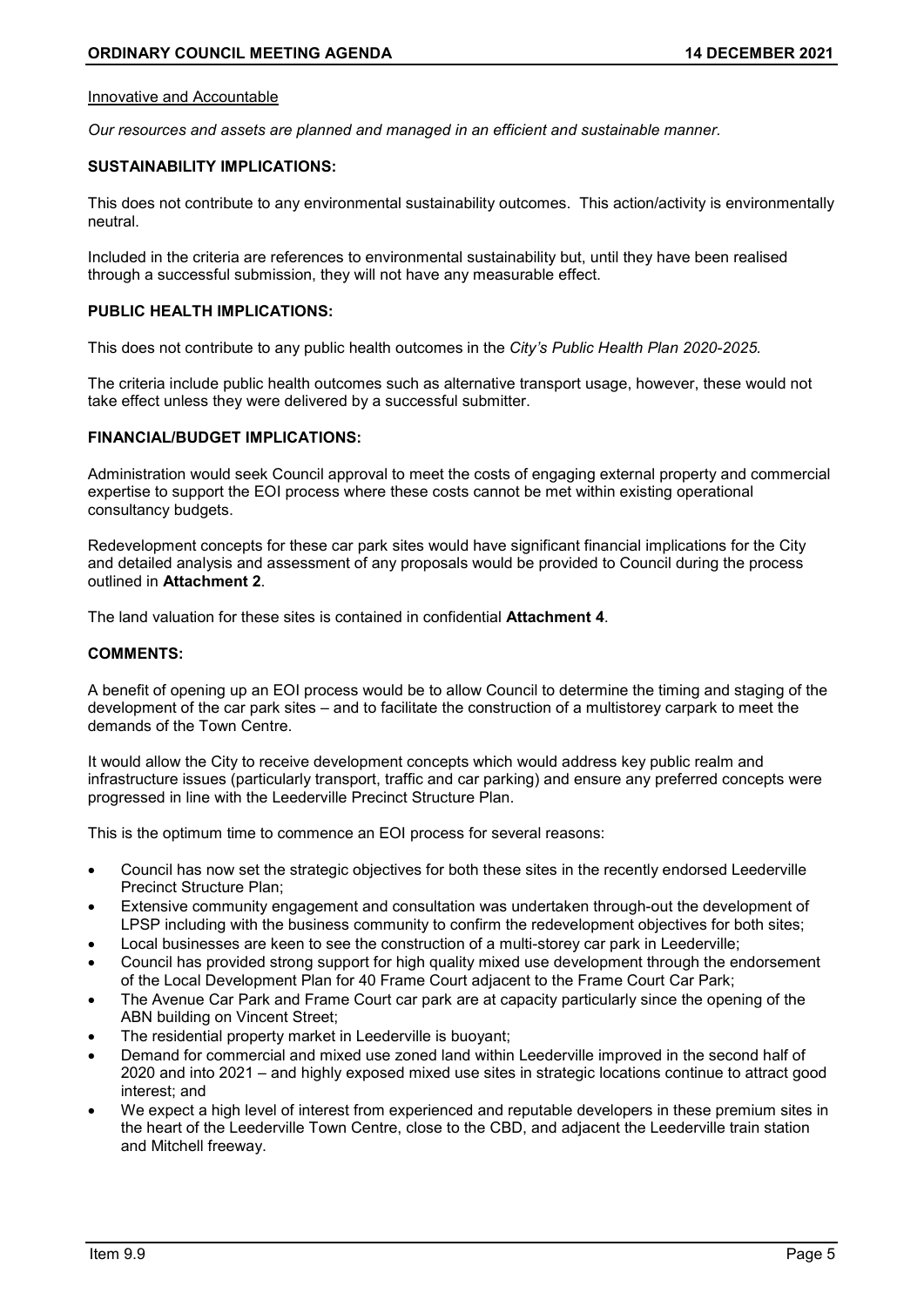The cumulative impact of these reasons listed above are likely to elicit the highest quality proposals for these sites which provide the greatest benefits to the City and community in line with the Leederville Precinct Structure Plan.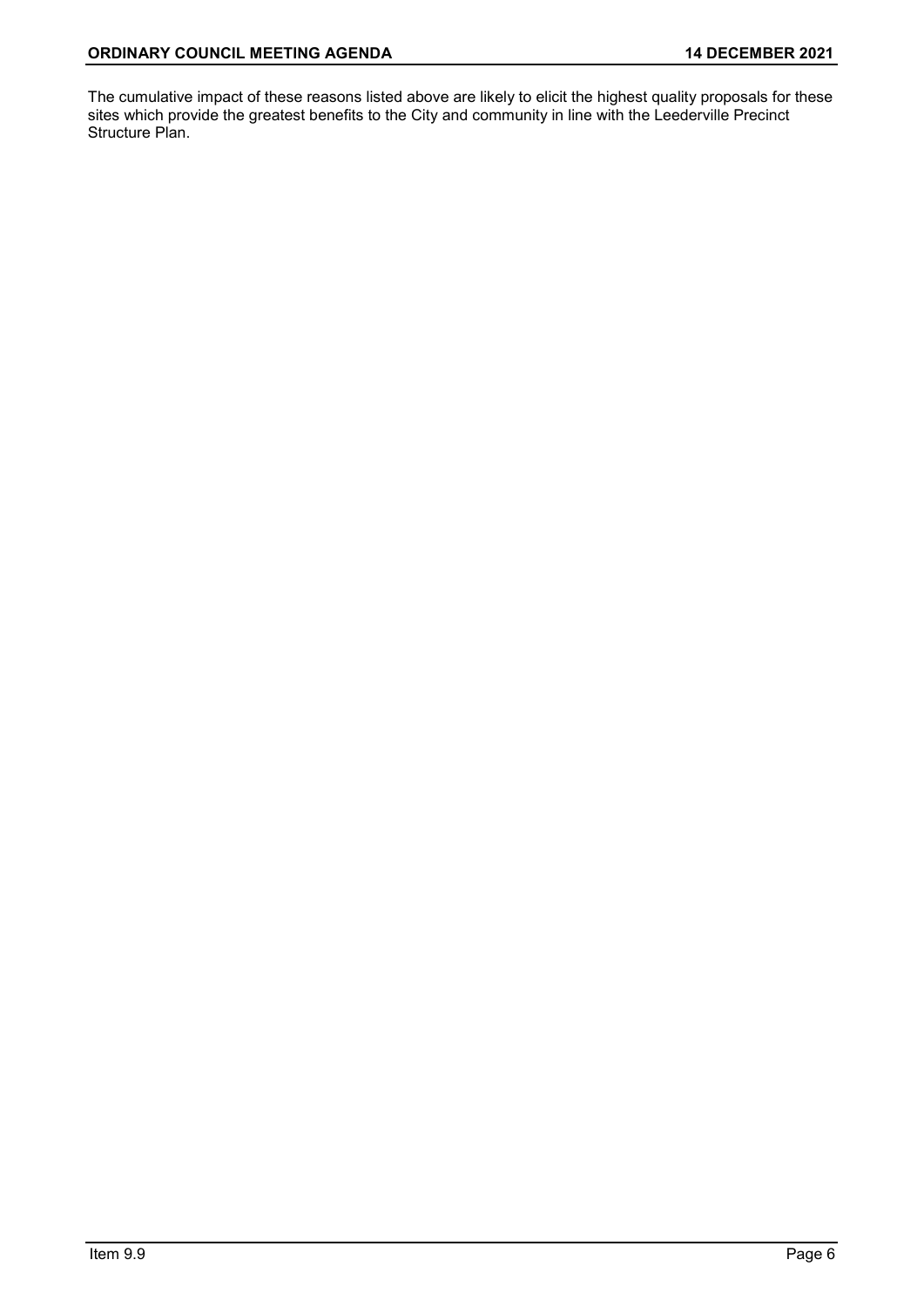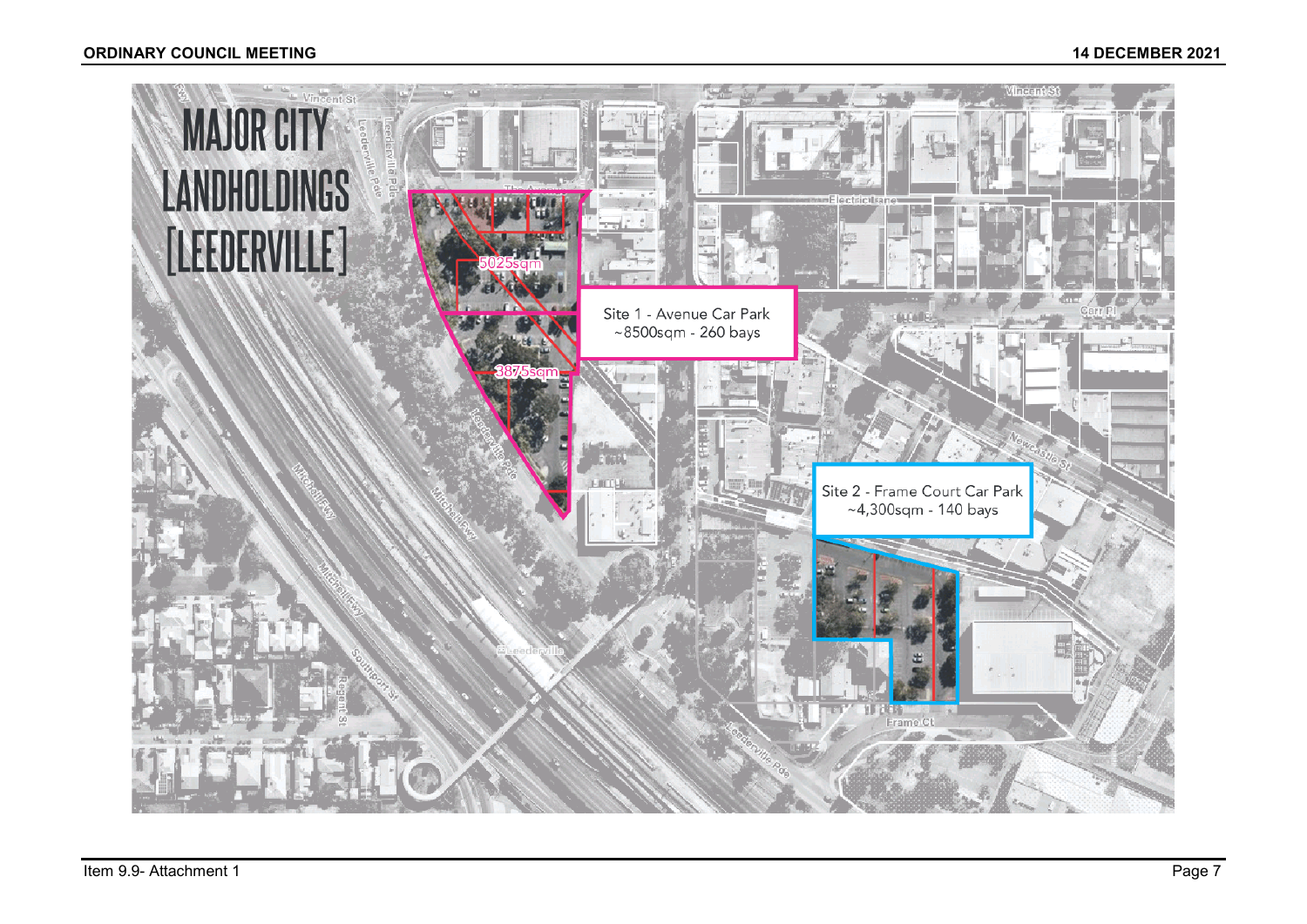